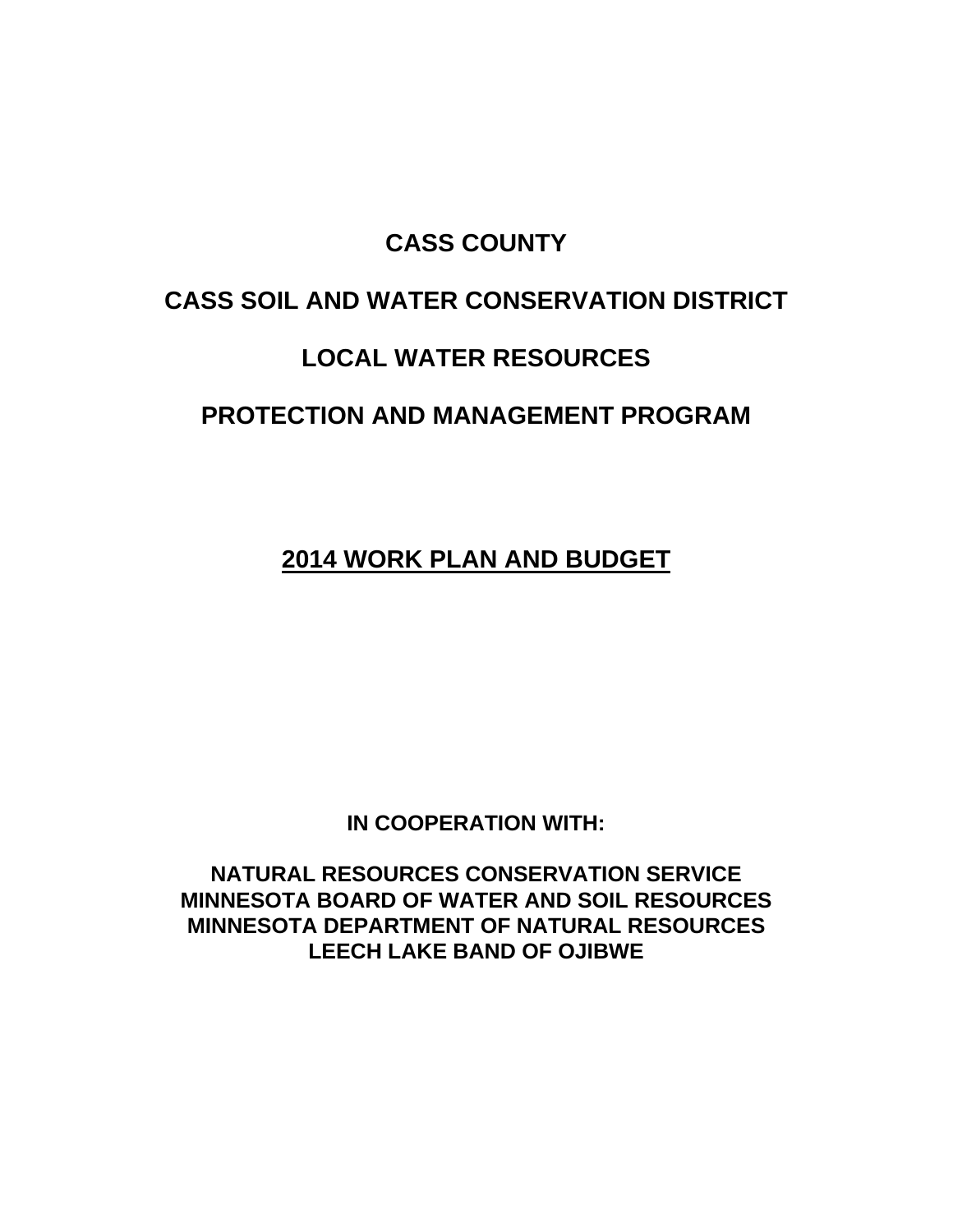### **CASS SWCD MISSION STATEMENT**

**It is the mission** of the Cass Soil and Water Conservation District to provide leadership and technical assistance to landowners and cooperating agencies in the wise use, conservation, and management of Cass County's natural resources.

### **DISTRICT SUPERVISORS AND STAFF**

District Board:

Jim Ballenthin, Chairman Will Pehling, Vice Chairman Thomas Kuschel, Secretary Clifton Peterson, Treasurer Ken LaPorte, Member

District Staff\*\*:

John Ringle, District Manager Brenda Davis, Clerk Bob Wright, Technician Kelly Condiff, Technician and Shoreline Specialist

\*\*--Cass SWCD has a service agreement with the Cass County Environmental Services Department for employee services.

## **SUMMARY**

Cass County's Comprehensive Local Water Planning serves as the workplan for the Cass SWCD. That plan lists education & information, monitoring & data collection, inventory & mapping, land & water treatment, and regulation & ordinance activities to be undertaken in 2014 and/or carried over from 2013. A full copy of the Cass County Comprehensive Local Water Plan is available on our website at: [http://www.co.cass.mn.us/esd/pdfs/comprehensive\\_plan.pdf](http://www.co.cass.mn.us/esd/pdfs/comprehensive_plan.pdf) . This plan is currently being revised by Cass County ESD and Cass SWCD staff.

## **COST-SHARE FUNDS NEEDED**

#### **HIGH PRIORITY EROSION PROBLEMS**

| <b>Shoreline Erosion</b>                          | 35,000 |
|---------------------------------------------------|--------|
| <b>HIGH PRIORITY SEDIMENTATION PROBLEMS</b>       |        |
| <b>Residential Development Stormwater Control</b> | 15,000 |
| SMALL WOODLOT MANAGEMENT FOR WILDLIFE             | 8,000  |
|                                                   |        |

TOTAL \$58,000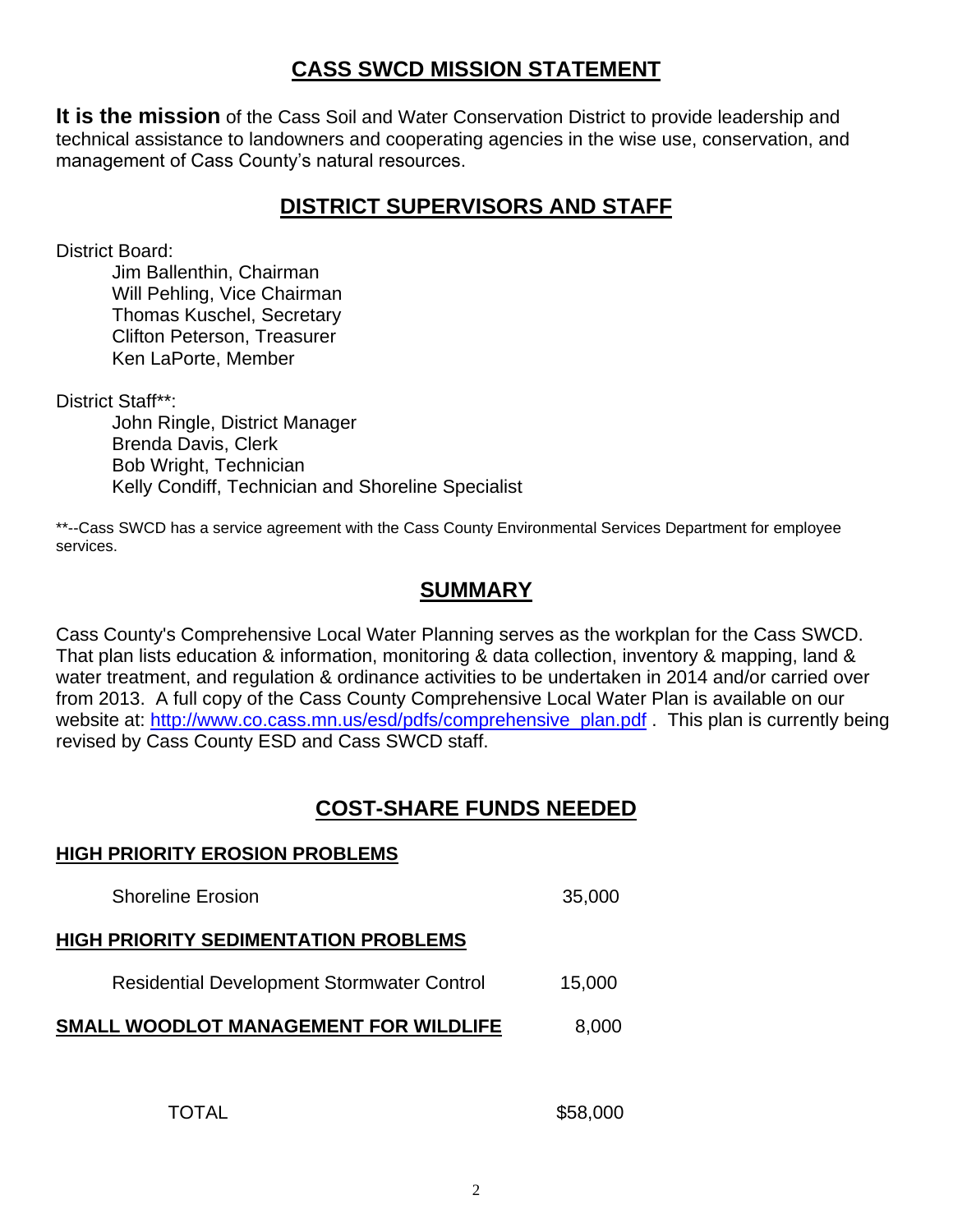## **HIGH PRIORITY AREA DESIGNATIONS**

#### **HIGH PRIORITY EROSION**

Areas where erosion from wind or water is occurring on Class I-IV soils equal to or in excess of 2 X T tons per acre per year or any area within 300 feet of a water course or within 1000 feet of a water basin or wetland eroding by water in excess of T tons per acre per year. Highest priority will be given to lakes, wetlands, or water courses classified by the Department of Natural Resources as impaired waters and secondarily, protected waters of the State. The Cass SWCD receive a competitive Grant from the BWSR Clan Water Fund to conduct an erosion control project on Buxton Road between Mann and Mckeowen Lakes and two Shoreland Buffer projects on Ten Mile and Roosevelt Lakes in 2011-2012. Currently, we are working with Cass County ESD to implement a \$50,000 Community Partners Clean Water Fund Grant from BWSR. These funds will be used to provide up to 75% cost share to groups that are willing to work with us to install stormwater control and erosion control practices.

#### **HIGH PRIORITY SEDIMENTATION**

Areas within 300 feet of a water course or 1000 feet of a lake or wetland where the water erosion rate exceeds three tons per acre per year or areas where the district can show that sediment delivery occurs from the watershed or direct conveyance such as a storm sewer or impervious surface discharging to these waters. Highest priority will be given to lakes, wetlands, or water courses classified by the Department of Natural Resources as protected waters of the State.

#### **SMALL WOODLOT MANAGEMENT FOR WILDLIFE**

Cost-share funding is available to assist small woodlot owners, non-industrial private forests of more than 20 acres, to develop a forest management plan to increase habitat value for wildlife. A small grant from the Ruffed Grouse Society is being used to assist with plan development by a contracted private forester. We also have nearly \$50,000 to provide Forest Management Plans to property owners in selected tullibee lake watersheds. Upon completion, the Cass SWCD has additional cost-share funding of \$31,000 to implement small woodlot timber stand improvement practices such as selective harvest, thinning, brush shearing, and selective planting to benefit wildlife.

| Cass OUII and Watch Cullscreation District -                                                                                                                                        |                                                         | 1.I. LVIT DU                                         |
|-------------------------------------------------------------------------------------------------------------------------------------------------------------------------------------|---------------------------------------------------------|------------------------------------------------------|
| Revenues                                                                                                                                                                            | FY 2013                                                 | <b>FY2014</b>                                        |
| Intergovernmental<br><b>County Grant</b><br><b>BWSR Cost Share Grant</b><br><b>BWSR General Services Grant</b><br><b>Forest Stewardship Grant</b><br><b>Total Intergovernmental</b> | \$<br>6,250<br>10,852<br>18,275<br>111,725<br>\$147,102 | 7,250<br>\$<br>8,347<br>18,275<br>60,000<br>\$92,872 |
| Miscellaneous<br><b>Well Monitoring</b><br>Interest<br>Miscellaneous Reimb.<br><b>Total Miscellaneous</b>                                                                           | 480<br>700<br>5,000<br>\$<br>6,180                      | 480<br>550<br>53,732<br>\$<br>54,762                 |
| <b>Total Revenues</b>                                                                                                                                                               | \$<br>153,282                                           | \$147,634                                            |

## **Cass Soil and Water Conservation District--F.Y. 2014 Budget**